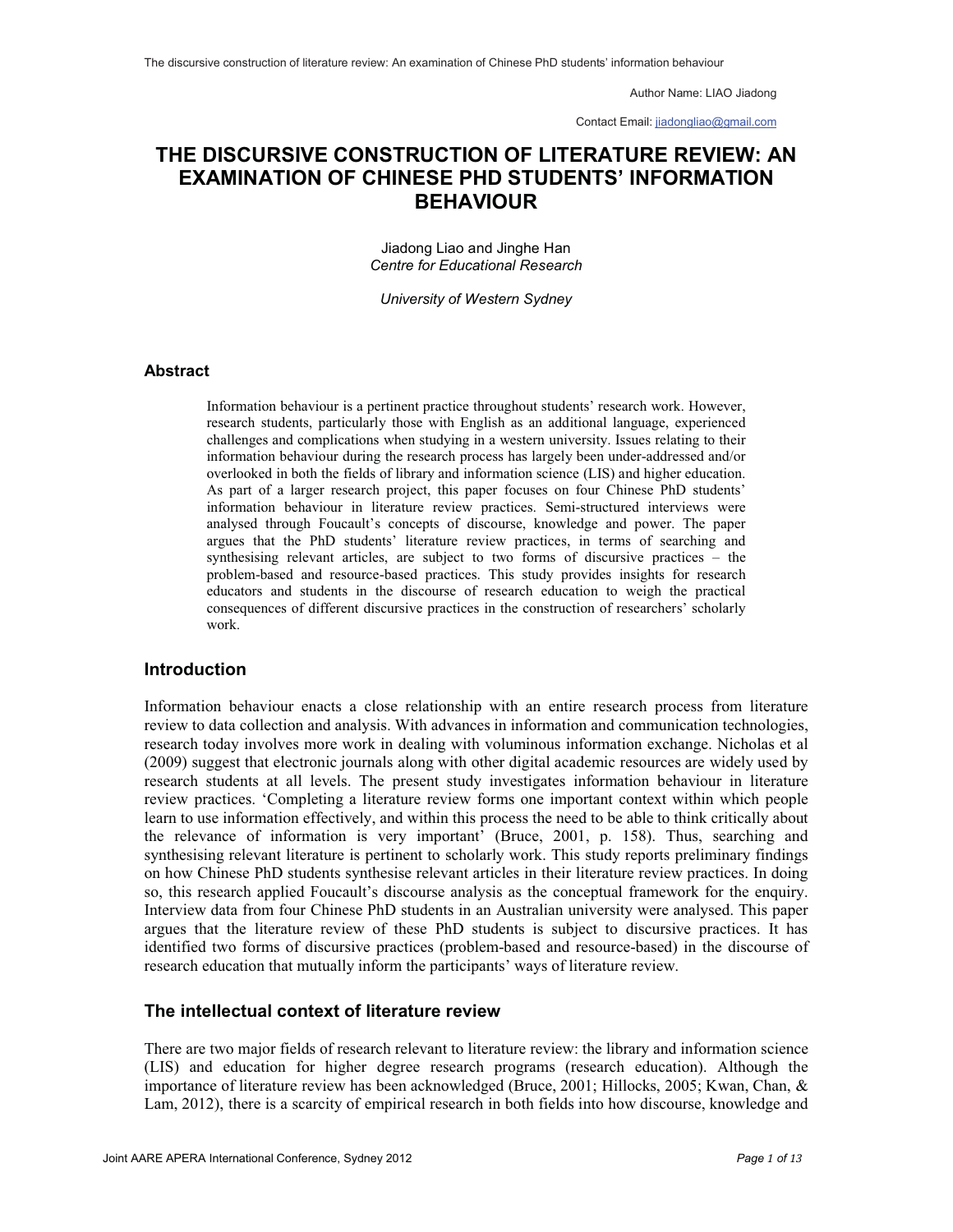Contact Email: jiadongliao@gmail.com

power influence international research students' information behaviour.

#### Information search studies in LIS

In general, research in LIS suggests that both university students and researchers may experience challenges throughout their information behaviour. This raises the importance of investigating this issue in the context of research education. For example, Wang (2007) surveyed 315 preservice teachers in a US university to record their information behaviours. Findings concluded controversies were apparent on three aspects of information behaviour: information search, evaluation and citation. The first two aspects have relevance to this present study. First, the majority of students reported their capability in identifying keywords (89%) and narrowing down their searches (90%), while 40% stated they were struggling to identify the extent and scope of the information for accomplishing a task. Second, 80% of the students thought that they were capable of critically evaluating the information on the Web, yet at the same time 32% of them were unfamiliar with standard evaluation guidelines.

Another large-scale survey-based research was undertaken by Rowlands and Nicholas (2006) who reported the behaviour, attitudes, and perceptions of 5,513 senior journal authors on a scholarly communication system. Regarding information seeking and retrieval, they suggested that 'chasing up references in papers remains the most popular method for discovering journal articles of interest' (p. 53) in scholars' information search practices. However, it is not only university students who experience some difficulty in searching for relevant articles, scholars themselves consider it as a challenge. As a consequence of the information explosion, 'most authors felt insecure in the face of the rapid growth of the literature' (Rowlands and Nicholas, 2006, p. 53).

For improving search results in terms of relevance, recent research from LIS has attempted to develop more advanced searching systems. Kavuluru et al (2012) promoted an up-to-date knowledge-based literature search system for bioscience domains. The development of such a system attempted to 'reduce the cognitive load on the users by presenting interesting and latest facts relevant to a specific domain of interest' (Kavuluru, 2012, p. 283). With millions of information sources about bioscience, the system can computationally provide associative keywords and abstracts for researchers. Moreover, in order to better measure the quality of a knowledge base, Kavuluru et al (2012, p. 283) attempted to include 'journal impact factors and confidence scores' into the algorithms of the system. They considered that this improvement could address the accuracy problem when computational systems understand the meaning of natural language. Here, we are concerned about the applicability of the kind of system into the realm of the humanities and social sciences. The semantic meanings in these disciplines can be more complex than the language in disciplines such as bioscience. Foucault (1972, p. 21) refers to the sophistication of these disciplines as '… so unsure of their frontiers, and so vague in content …'. Likewise, there is an increased awareness of the complexities of information behaviour in LIS. Riedler and Eryaman (2010, p. 90) indicated this as 'the postmodern conceptions of the nature of knowledge in the information age'. Other information researchers also share this notion and appreciate the significance of the social and discursive dimensions in the construction of information and associating behaviours (Frohmann, 1994; Talja, 1999; Olsson, 2010). The knowledge and insights drawn from these information researchers will be discussed further in the section, 'Discourse, Knowledge and Power'.

#### Literature review studies in higher education

Currently, there are two strands of thought regarding how to conduct a literature review within research education. They respectively focus on the 'means' and 'ends' of a literature review. 'Means' refers to research that theorised knowledge about ways of doing literature reviews, while 'ends' refers to the attributes of a successful review.

Gough's (2007) study on knowledge synthesis and use exemplifies the first type of research. Gough (2007) considers the complex nature of knowledge as with differing ideological and conceptual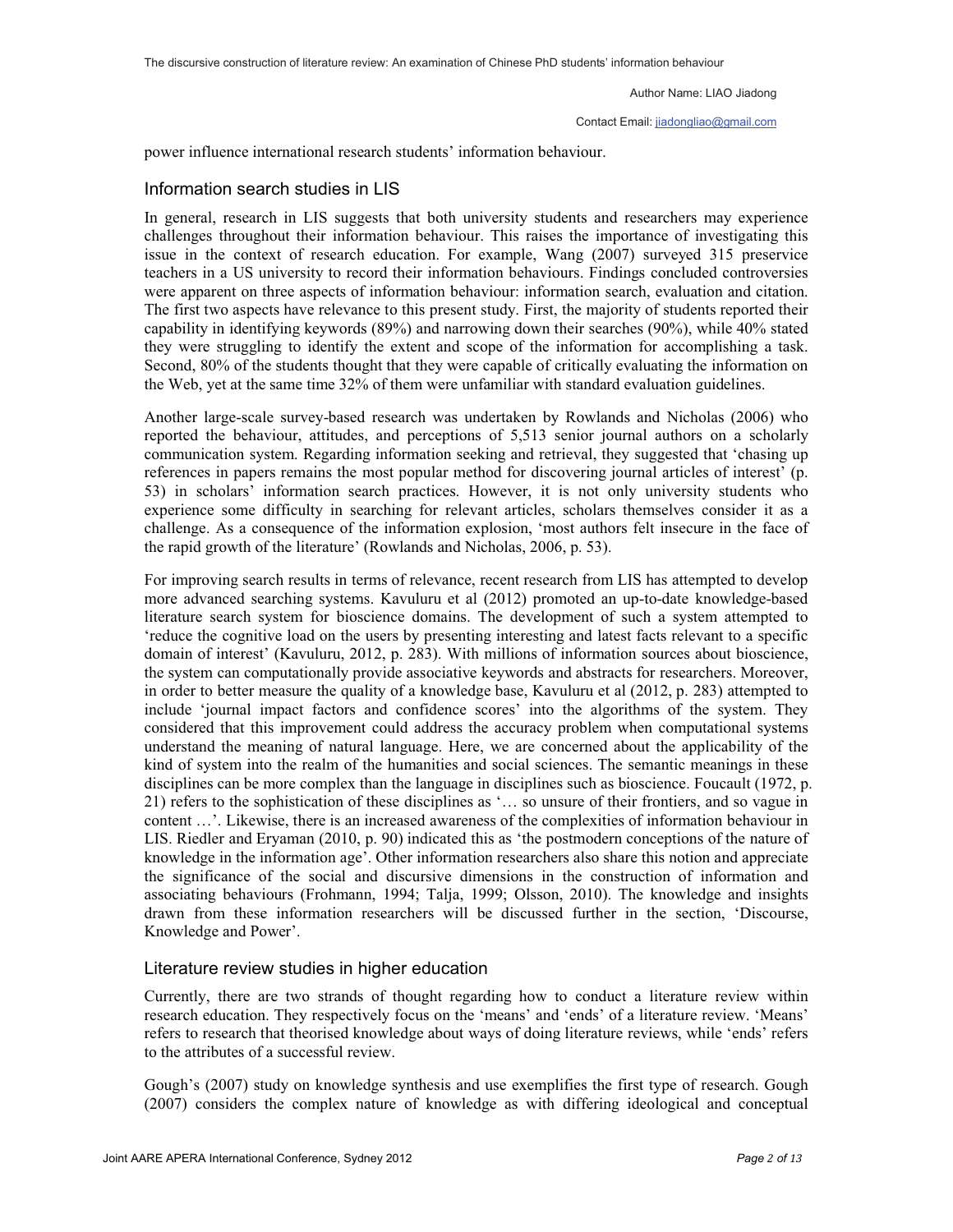#### Contact Email: jiadongliao@gmail.com

standpoints in terms of its production and different ways of applications. Thus, to address the complexity of appraising the quality and relevance of knowledge, he introduces the Weight of Evidence framework. This framework consists of four elements, they are: 'Generic judgement (Weight of Evidence A), review-specific judgement of the research design (Weight of Evidence B), reviewspecific judgement of evidence focus (Weight of Evidence C) and an overall judgement (Weight of Evidence D)' (Gough, 2007). In brief, generic judgment refers to evaluating the quality of a research article in its own terms; review-specific judgement of the research design refers to evaluating the relevance of the article with reference to the specific research questions; review-specific judgement of evidence focus refers to evaluating the differences between the article and the present study; and an overall judgement is a holistic evaluation based on the previous three evaluation criteria. Although Gough's work does not directly address the topic of literature review, it provides insights about the ways in which agents synthesise the literature in terms of its relevance. In this particular research context, literature sources in a thesis can be referred to as the units of knowledge. Then, the ways of doing literature reviews are parallel to the ways of synthesising knowledge as Gough's framework suggests.

Differently, Bruce (2001) identified eight aspects of the scope of literature review as derived from the beginning research students' concerns. These included topicality, comprehensiveness, breadth, relevance, currency, exclusion, authority and availability. These concerns were then classified into two distinct groups. One reflected a user-oriented view of the information use and the other, a systemoriented view:

- 1) *The subjective approach to scope*. To this category belong the concerns of breadth, relevance, authority and exclusion. In the subjective approaches, information is interpreted subjectively, from a user-perspective, psychological forms of relevance are preferred and relations are established between users and documents.
- 2) *The objective approach to scope*. To this category belong the concerns of topicality, comprehensiveness, availability and timeliness. In the objective approaches information is interpreted objectively, topical forms of relevance are preferred; essentially relevance is considered as an attribute of the document rather than a relation established by a user. (Bruce, 2001, p.163)

Bruce's work has outlined different approaches to the conduct of a literature review, while each approach specifies some distinct attributes that a literature review needs to embrace. Likewise, Holbrook (2007) explores examiners' comments about the constitution of a "successful" literature review. Figure 1 illustrates the qualities of a literature review that are valued by thesis examiners. In general, examiners highlight five indicators to evaluate research students' use of literature. They are 'coverage', 'working understanding', 'critical appraisal' of the body of literature, 'connection of the literature to findings', and 'disciplinary perspective'.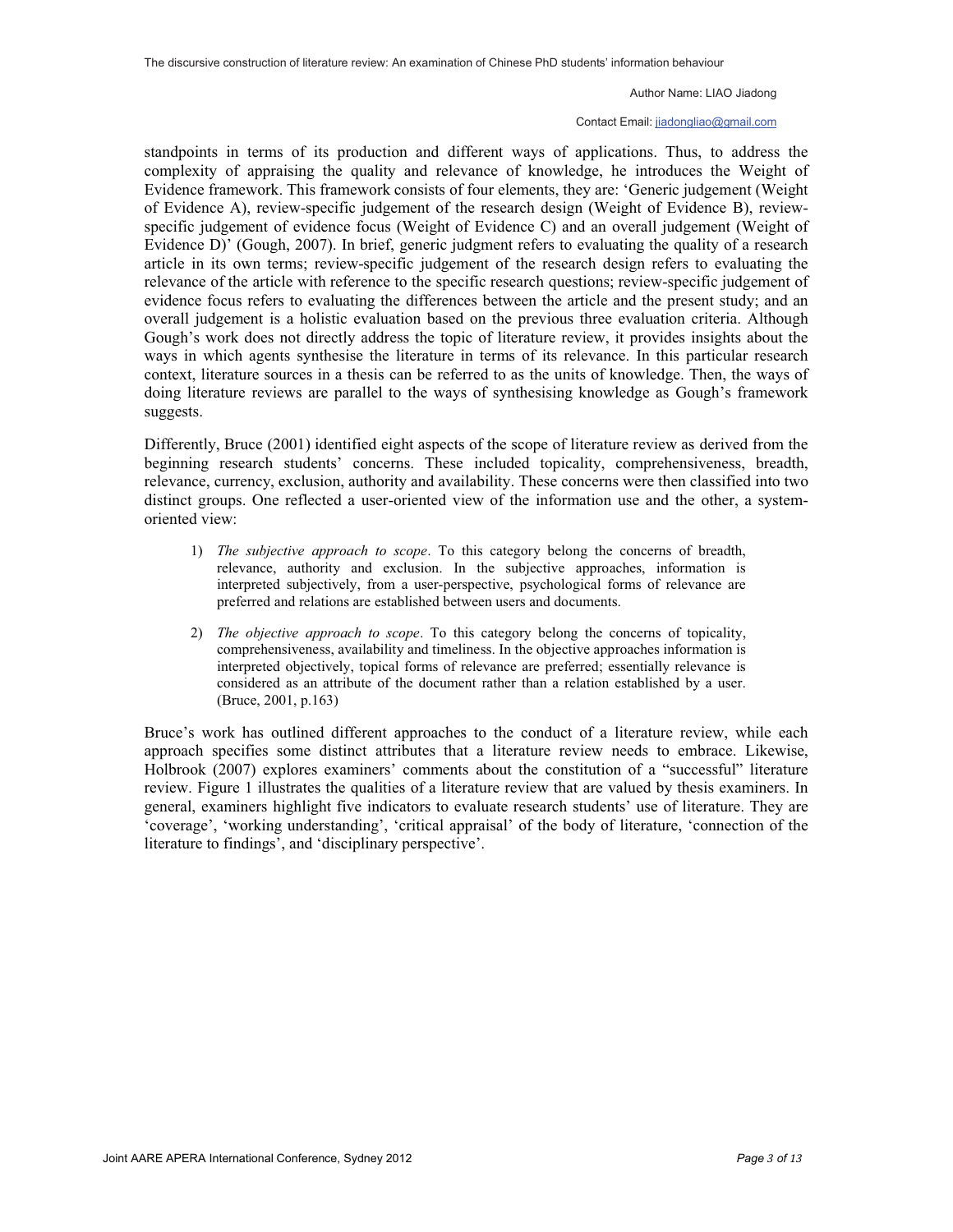Contact Email: jiadongliao@gmail.com

# Figure 1 Examiner expectation about coverage and use of 'the literature' in Ph.D. theses



Source: adapted from Holbrook (2007)

Taking the quality of "disciplinary perspective" for example, it has been regarded as the highest quality in academic work that research students are able to "bring a perspective to the literature deeply grounded in their immersion in the discipline" (Holbrook, 2007, p. 1034). This quality can be considered as a higher level of information sense-making process indicating that the research student has a firm grasp of the literature in the field and is able to build an argument based on appropriate information. These studies have identified some "principles" of a successful literature review and offered a knowledge base for organising information sources. However, in the light of the work of Bruce (2001) and Holbrook (2007), further studies need to investigate how discourse, knowledge and power impact on research students' processes in conducting a literature review process, specifically how this process is influenced by the available and authoritative knowledge in their fields through their interactions with texts and supervisors.

### **Discourse, Knowledge and Power**

### Discourse as an overarching conceptual tool

The study of discourse locates in culturalist textualism (Reckwitz, 2002). Unlike culturalist mentalism that concerns about the internal mental structures and activities, culturalist textualism interprets the social world as constituted by signs and texts. Foucault (1972) used a term 'statements' to refer to the totality of all the signs and texts. Then, discourse is a field of discursive practices in which writing, reading and exchanging statements are involved. Foucault (1972) put the idea as 'this field is made up of the totality of all effective statements (whether spoken or written), in their dispersion as events and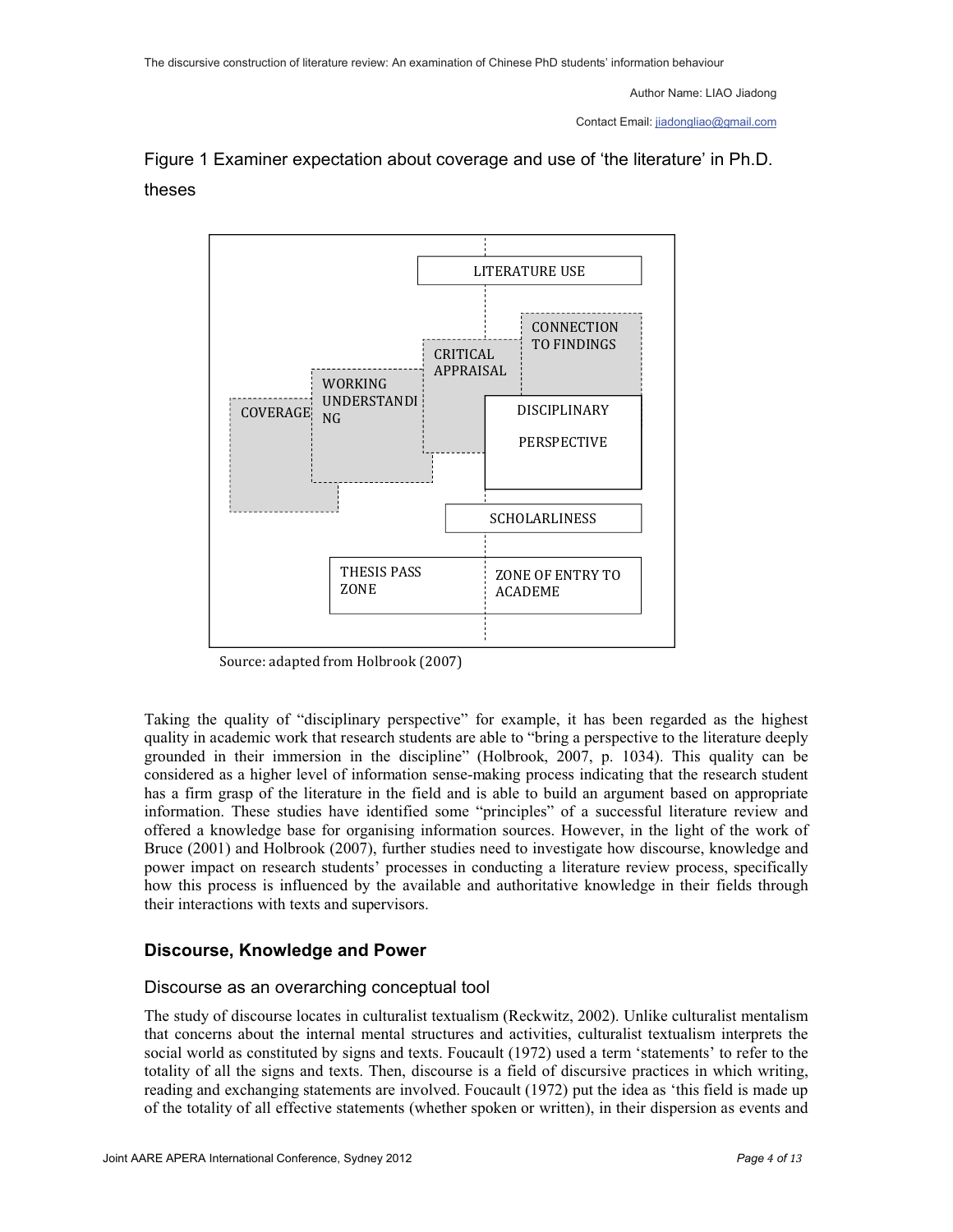Contact Email: jiadongliao@gmail.com

in the occurrence that is proper to them' (p. 27).

There are different interpretations and applications of Foucauldian discourse. For example, Frohmann (1994) referred to discourses as a product manufactured through the process of institutionalized justification. He suggested that Foucaudian discourses are distinguished from everyday conversations, and they are performed by institutionally privileged speakers. Although Frohmann's research is not dedicated to enquiries on literature review, he has provided many examples about using the discursive approach to study the construction of information, its use and its users. For example, he adopted Melvil Dewey's technobureaucratic discourse to account for the transformation of librarianship. Technobureaucratic discourse, as maintained by institutions, promotes professional management through the use of efficient, standardized, mechanized and bureaucratic techniques. It is this validly institutionalized talk with these technologies of power constructs a form of subjection of a librarian's practice.

The interpretation from Frohmann (1994) is further elaborated by another LIS researcher Talja (1999). Different from Frohmann's perspective that seem to have overemphasized on the institutional power of discourse, Talja takes individuals as a starting point to study the discursive practices. Thus, discourse is not exclusively performed by institutionally privileged speakers; it is also a general interpretative practice performed by any person regardless of their roles and positions (Talja, 1999). This assertion has extended the study of discourse beyond the 'formal' institutionalized talk. Talja's view embraces a variety of texts as discursive practices that can affect and are at disposal of an individual subject:

In order to study serious speech acts and institutionalized talk, the speakers of the study need not be institutionally-privileged speakers. For instance, information-seeking narratives, reading narratives, information society narratives, Internet narratives, and library narratives can be studied from a variety of texts. The combination of interviews and written texts, or texts representing different contexts of discussion, enhances the generalizability of research results (Talja, 1999, p. 15).

Hence, the materials that are subject to discourse analysis are no longer limited to institutional texts. Talja (1999) has moved the focal point of discourse to what Foucault (1972, p. 521) termed '"local center" of power-knowledge'. The 'local center' of power-knowledge is, for example, the relations between penitents and confessors (Foucault, 1972). This informs the present study to look at students' interactions with their own textual work or supervisors' talk where certain knowledge and power are at play in restructuring their literature review practices.

#### The construction of knowledge and power in discursive rules

Foucauldian discourse contends knowledge or truth as mediated by "the ensemble of rules according to which the true and the false are separated and specific effects of power attached to the true" (Foucault, 1980, p. 132). The discursive rules forms a system of dispersion within which objects, types of statement, concepts, and thematic choices are selected, defined, and produced as knowledge or truth (Foucault, 1972). Knowledge or truth is being operated by discursive rules in terms of:

The limits and forms of sayable; The limits and forms of conservation; The limits and forms of memory; The limits and forms of reactivation; The limits and forms of appropriation (Foucault, 1991, pp. 59-60)

These discursive rules categorise certain utterances and ways of their expressions into different domains so that they can be shared and valued by agents in the particular fields. In a sense, discourse, through the rules of formation, evaluates, validates, and defines knowledge or truth and the conditions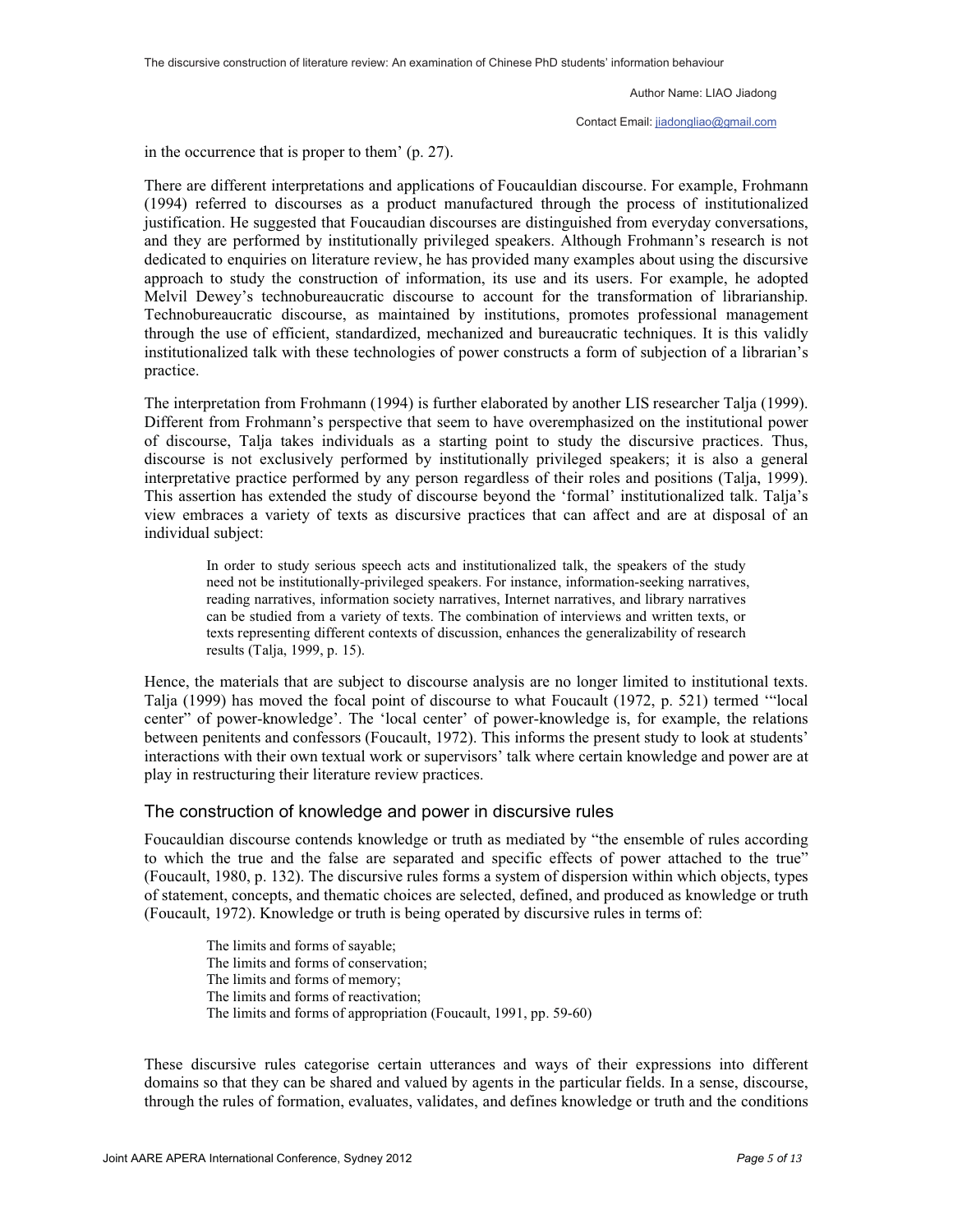#### Contact Email: jiadongliao@gmail.com

of its existence. Such configuration enables members in a discourse community to share a body of statements as true and exclude else as false or inferiority (Olsson, 2010). The two forms of discursive practices identified in the study are types of knowledge derived from the rules of formation. That is, the problem-based and resource-based practices are validated and shared in the discourse of research education. In turn, these discursive practices also have become the rules of formation that inform the PhD students' conduct of literature reviews. With the rules of the particular discursive practices, the PhD students produce new knowledge by limiting, synthesising and reinterpreting appropriate and relevant literature sources.

Nonetheless, knowledge production cannot be arbitrarily made by the discursive rules. The process is maintained by technologies. Technologies are constituted by specific techniques that individuals use to understand 'the real' and themselves within the symbolic order (Foucault, 1988). Foucault sketches four major types of overlapping technologies:

(1) technologies of production, which permit us to produce, transform, or manipulate things; (2) technologies of sign systems, which permit us to use signs, meanings, symbols, or signification;

(3) technologies of power [domination], which determine the conduct of individuals and submit them to certain ends or domination, an objectivizing of the subject;

(4) technologies of the self, which permit individuals to effect by their own means or with the help of others a certain number of operations on their own bodies and souls, thoughts, conduct, and way of being, so as to transform themselves in order to attain a certain state of happiness, purity, wisdom, perfection, or immortality. (Foucault, 1988, p. 18)

Foucault's concept of power has particularly focused on the last two technologies – the technologies of domination and self. The meaning of power, from his perspective, is not referring to the dominant objects such as institutions and mechanisms with their assertion on particular rules:

The analysis, made in terms of power, must not assume that the sovereignty of the state, the form of the law, or the over-all unity of a domination are given at the outset; rather, these are only the terminal forms power takes. (Foucault, 1978, p. 92)

By objecting to these notions, he regards that power is permanent, repetitious, inert, and selfreproducing, coming from everywhere while subjecting individuals to a complex strategic situation in the meantime:

…[P]ower must be understood in the first instance as the multiplicity of force relations immanent in the sphere in which they operate and which constitute their own organization; … as the support which these force relations find in one another, thus forming a chain or a system, or on the contrary, the disjunctions and contradictions which isolate them from one another; ... (Foucault, 1978, pp. 92-93)

Thus, power is not seen as some 'property' that certain agents withhold, it is a relation immanent in discursive practices. That means empowered or disempowered agents are determined by discourses rather than their social status. A prominent example is given by Miller (2008) who explicated doctor's power over the patient. He referred to doctors' power as 'the ways [they] can mobilise the privileged discourse of professional medicine … in the clinical setting' rather than as out of 'an effect of occupational status per se' (Miller, 2008, p. 269). The research has identified similar power relations as happening in the communication between supervisors and the PhD students. Moreover, power is not merely established, changed or maintained between agents in terms of their force relations. It also can be seen as support which justifies certain ways of doing. The PhD students' rationalisation of their literature review practices manifests this point of view that they break down former chains of literature sources while establish new links for interpretation. Details will be provided in findings and discussions.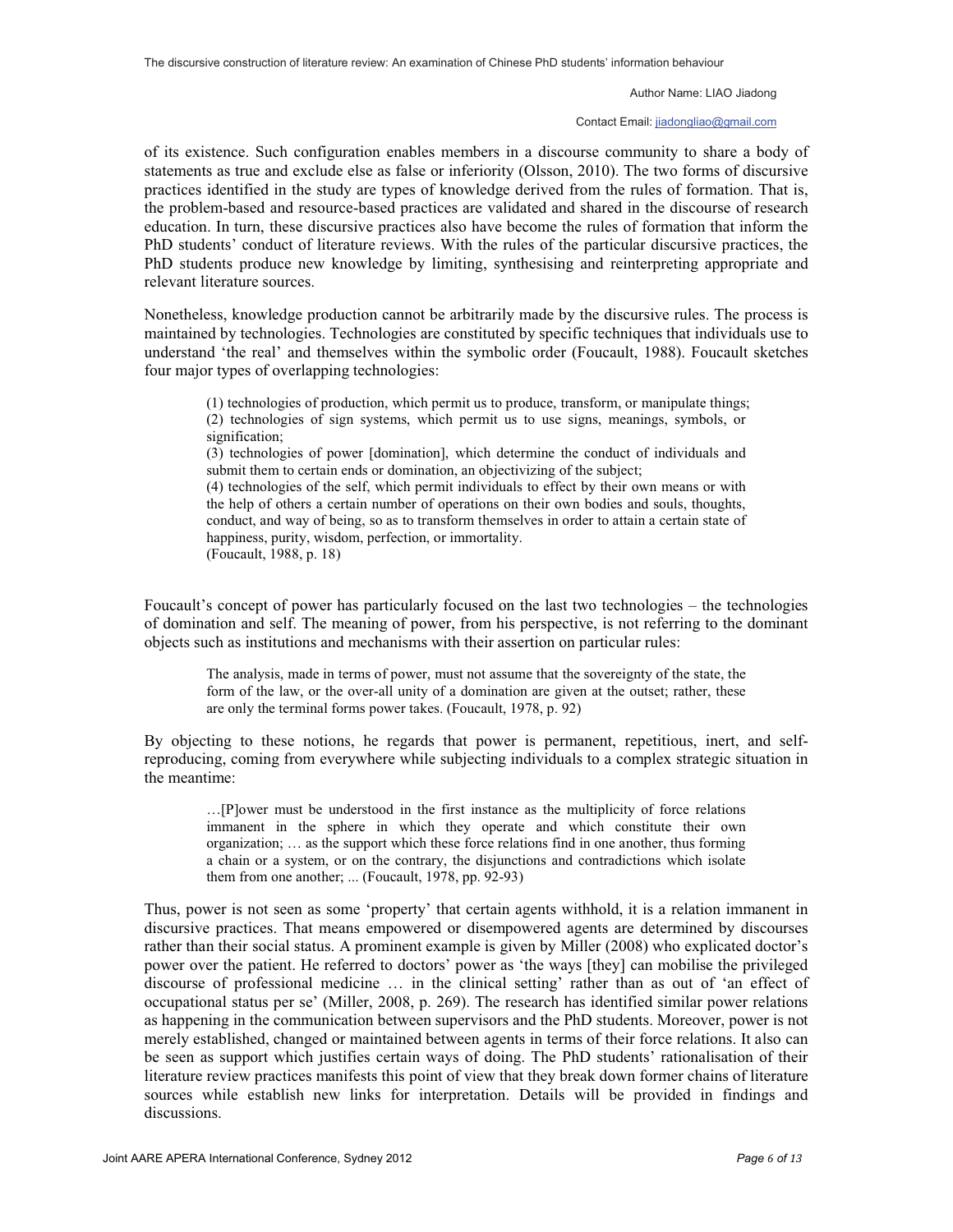Contact Email: jiadongliao@gmail.com

### **Research method**

This study was conducted under ethical guidelines in order to gain participants' informed consent. Participants were informed of the purpose of the project; that their participation was voluntary; their anonymity was assured and that their participation would be devoid of any risk or harm.

Three female and one male Chinese PhD students were invited to the study in 2011. They were all in the last year of research candidature. Since the four PhD students are in the same research institution with the researchers, he invited them simply by making an appointment in person. However, the procedure still follows ethical guidelines that formal consent is received. The researchers have conducted four semi-structured interviews with an average of 50 minutes each in length. As the students were bilingual the language of the interview was given over to their choice. Three interviews were conducted in Chinese and one was in English. However, both languages were used by the participants throughout their interviews in varying degrees. During the interviews, participants were asked to recall and narrate their experience in doing literature reviews. The interviews were all transcribed verbatim and translated into English.

In terms of data analysis, the researchers applied some tools of enquiry from Gee (2011) and Talja (1999). Gee (2011) has suggested seven building tasks that a piece of text can enact in the world. For Talja (1999), her own work was to use Foucauldian analysis in examining interview texts. Their techniques to discourse analysis have helped the researchers to analyse the textual materials through the lens of Foucault's discourse, knowledge and power. As a result, the researchers analysed the participants' narration by looking at the significance (one of the seven building tasks) they have attached in their literature review practices (Gee, 2011). Moreover, Talja (1999) suggests embracing a specimen perspective to examine participants' expressions. In contrast with the factist perspective that relies on copious data's accurate reflection of the reality, the specimen perspective focuses on the text per se in constructing different versions of reality: "All forms of talk and texts represent situated speech which provides evidence of the various ways in which a particular phenomenon can be approached. Research data do not describe reality. They are specimens of interpretative practices" (Talja, 1999, p. 13). Thus, interview texts manifest the underlining and implicit discursive practices that capsulate the participants' different ways of doing literature reviews (Talja, 1999).

### **Findings and discussions**

Findings indicate that research students' behaviour during literature review is subject to discursive practices. The problem-based and resource-based practices can be identified circulating within the discourse of research education in shaping and reshaping PhD students' literature review. The analysis and discussion concerning these two discursive practices is unfolded in the following two sections.

#### Relevance of the articles found – the problem-based practice

Identifying the relevance of articles found in literature review is a significant skill required of PhD students. The participants in this study described 'relevance' with words such as 'useful', 'focus' or 'link'. Searching for relevance between literature sources is not limited to specific disciplines. Rather, the participants draw ideas from multi-disciplinary perspectives and interpret their relations to generate relevance.

[Producing a literature review] is to identify the connections among 'irrelevant' articles, which can become your contribution to knowledge. For example, when we talk about the topic 'imagination', there are many different interpretations about imagination. These can be from psychology, education, or sociology. So you need to have the skills to apply these concepts for your own concern. Identifying this missing link is why we are doing research. (Participant C, 24-08-2011)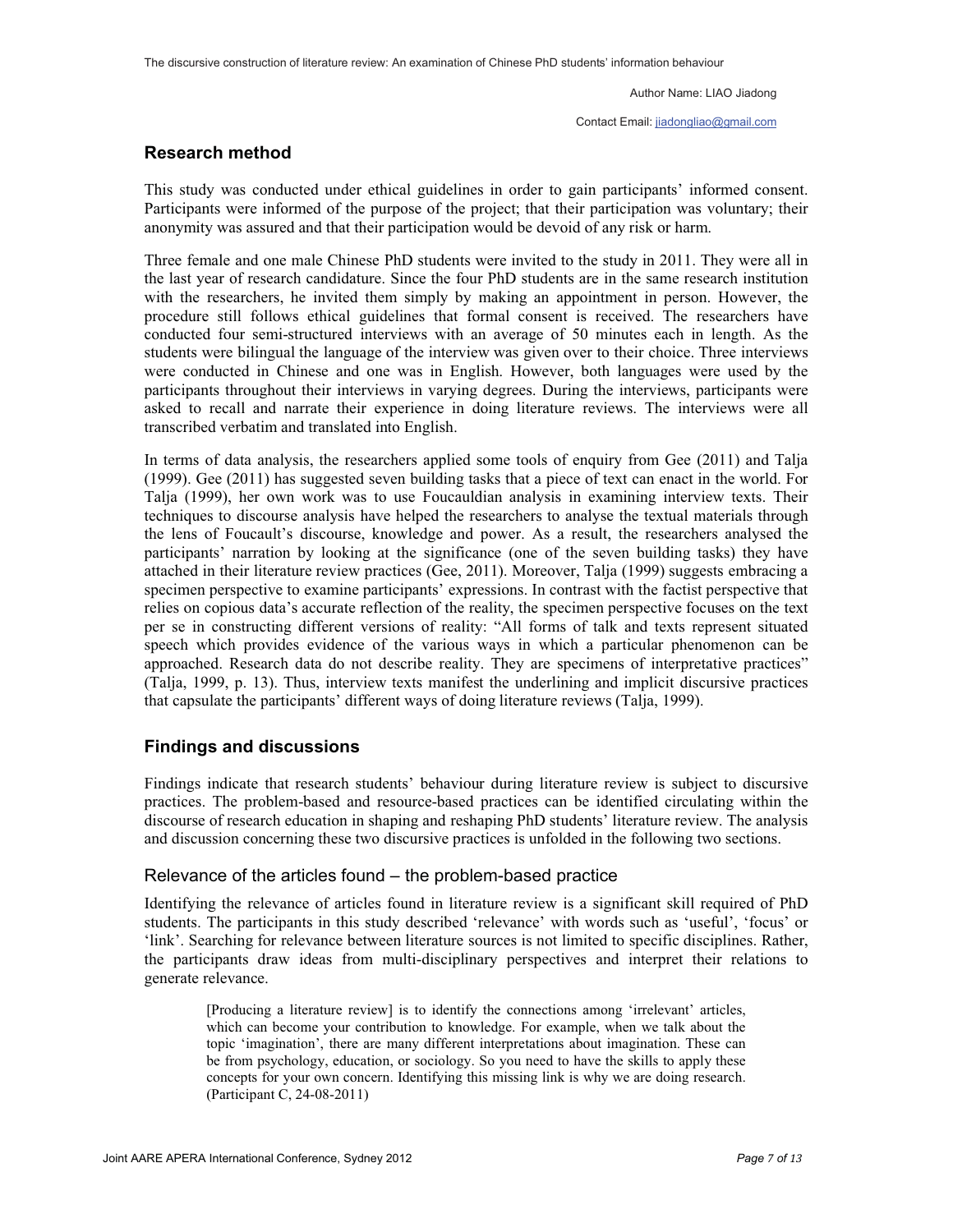#### Contact Email: jiadongliao@gmail.com

The meaning of relevance therefore, needs to be distinguished from other terms such as 'topicality'. Topicality, according to Bruce (2001), exclusively includes literature directly related to the topic or subject area of research; but with regards to relevance, it can embrace literature beyond disciplinary boundaries in which the research is positioned. Finding relevant literature sources is grounded in the agent's own research problems/questions. The expression 'for your own concern' in the above excerpt clearly demonstrate the central position of the research question/problem when searching and synthesising relevant literature. Thus, there is a problem-based practice rationalising students' attitudes and ways of undertaking a literature review. This problem-based practice has a parallel to Gough's (2007) second element of his appraisal framework. The second element, review-specific judgement of a research design, aims to directly focus the attention of the researcher towards the relevance of certain evidence in relation to the question to be addressed. The following excerpt demonstrates the ways of how the research participants rationalised their synthesis with the underlining assumption of problem-based practice.

There are too many literature, which you may think they are all relevant to your research. However, when you think about them carefully, they are actually not so relevant. So it's easy to find literature about your research topic. You can find as many as you want, 100 or 200 articles. But I would use neither 100 nor 200. I think they are still too many. I just want to use 30 or 40 in my paper, because I think, 30 or 40 articles are enough to clarify the problem I'm going to research. Sometimes, you will just find that some articles, I didn't mean they are plagiarising or something, their contents are quite similar. So I think I just need some literature, as long as they can demonstrate clearly what my research problem is. (Participant A, 12-08-2011)

The excerpt above suggests that this student's understanding of locating, identifying and synthesising relevant literature is based on his/her understanding of the research question. Thus, the research question or problem acts as a censorial device that determines certain information sources as relevant and discard others as irrelevant or 'useless'. From this point of view, the problem-based practice is performing like what Foucault (1991) has indicated 'the discursive rules' which defines the limits and forms of sayable, conservation, memory, reactivation and appropriation. The research question defines what literature is sayable and appropriate in a particular domain of topic; for those literature sources that are considered as relevant to a research question, they are conserved, memorised and reactivated out of a repertoire of research papers.

Students' values towards the significance of problem-based practice are partly derived from supervisors' instructions. Supervisors suggest that discerning relevance needs to be contextualised within a particular research context.

My reading about transnational knowledge exchange is a general idea that focuses on the sociocultural level. But we [supervisor and the PhD student] need to narrow it down to the educational field. So my supervisor primarily taught me how to understand the text in a more focused way. What insights can we have when contextualising the concept into the educational field? So I tried to elicit the major concepts and to think about their effects on my research topic. (Participant D, 28-08-2011)

Supervisors are able to mobilise legitimate statements in the discourse of research education to assist students' in their information searching. Here, the researchers draw ideas from Miller's (2008) account on doctor's power in the clinical setting. Supervisors, in this sense, are similar to doctors who can mobilise the discourse of professional medicine to define patients' problems. That is, the supervisor's instruction, through the technologies of power, can legitimise the problem-based practice as a significant approach for the conduct of literature review (Foucault, 1988). This in turn, subjectivates the PhD students to objectivise the synthesis of a literature review as based on the problem-centred perspective.

However, PhD students' conduct of literature review cannot be informed exclusively by the problem-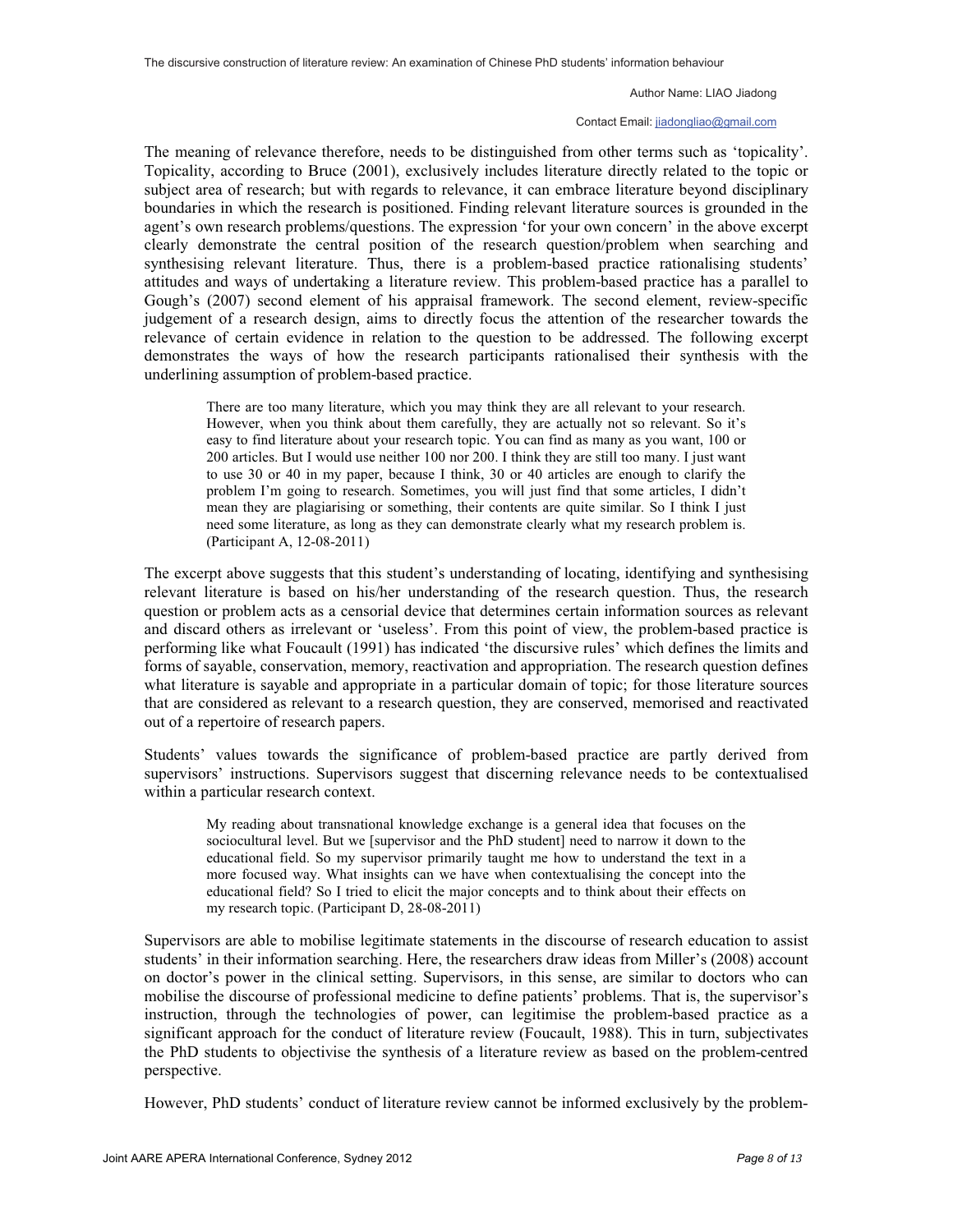Contact Email: jiadongliao@gmail.com

based practice. Rather, the process is contextual and contingent involving constant exchange between research questions and available resources. The remainder of this paper will problematise the problembased practice in research education through analysing the challenges identified by the PhD students' in synthesising relevant literature. Resource-based practice is introduced, which is often more implicit and less emphasised in the discourse of research education but which is also functional in the construction of a literature review.

#### Address indeterminate relevance – the interplay of two discursive practices

This study has identified the issue of indeterminacy when the research students attempted to synthesise relevant literature during the initial research stage. The researchers coded the issue as 'indeterminate relevance'. For example:

At the beginning I think when I was not very skilful at searching online, sometimes, there are just too many results, so in those situations I just don't know what to do. So sometimes I just pick a few from them but actually I'm not sure if these are the most relevant ones. … This is not very easy I would say, because sometimes you just don't know whether it's very useful and sometimes you thought it's useful, actually, it's not. (Participant D, 30-07-2011)

The participant has expressed a sense of indeterminacy when searching for relevant literature. The issue of indeterminacy partly derives from a student's lack of experience and knowledge, particularly the understanding of his/her research questions/problems.

I will use some key words from the articles my supervisor gave me. I will use these key words to search for more articles, scanning them to identify ones I'm interested in, these articles that are relevant to my research question. But actually, at this time, it was a quite general idea, just because I totally didn't know the research problem I'm going to study before completing the Confirmation of Candidature. Thus, at that time my literature reading was quite broad, just to know a bit about the research problems other people are doing, and with what methods. (Participant A, 12-08-2011)

The PhD students at the initial research stage do not have a clear understanding of their research question or problem. The shortage of knowledge on their research questions makes their information behaviour disoriented like a 'safari in the desert'. Thus, this has become the constraining factor to the effectiveness of searching and synthesising relevant literature through the problem-based practice. The problem-based practice under this condition, cannot facilitate the students' information behaviour, but rather produces the sense of complications and indeterminacy. Indeterminate relevance can be partly addressed by another form of practice – the knowledge/resource-based practice. The resource-based practice is a process by which PhD students accumulate a wide range of information and knowledge not only 'on the topic' of their research but also in 'areas of concern' where potential relationships can be discerned (Bruce, 2001, p. 161). By supporting PhD students to more fully understand their research topics, the resource-based practice can move their research forward.

I started my research by first of all, doing the literature review. I think it's very important, because you'll not know what you're going to write if you don't do the literature review. It's like finding gold, the gap, the issue. Although you may know something before doing the research, you'll know more through the literature review. So I think the literature review is very important. (Participant C, 24-08-2011)

Here, the conduct of literature review is a general idea that agents can be well informed through searching and reading a wide range of information sources. This process enables the PhD students to accumulate knowledge and improve their understanding of the research questions/problems. They will consciously look for the key idea of a particular article and identify its 'arguments'. These 'arguments', as accumulated from reading, can stimulate the PhD students to think and refocus their research questions.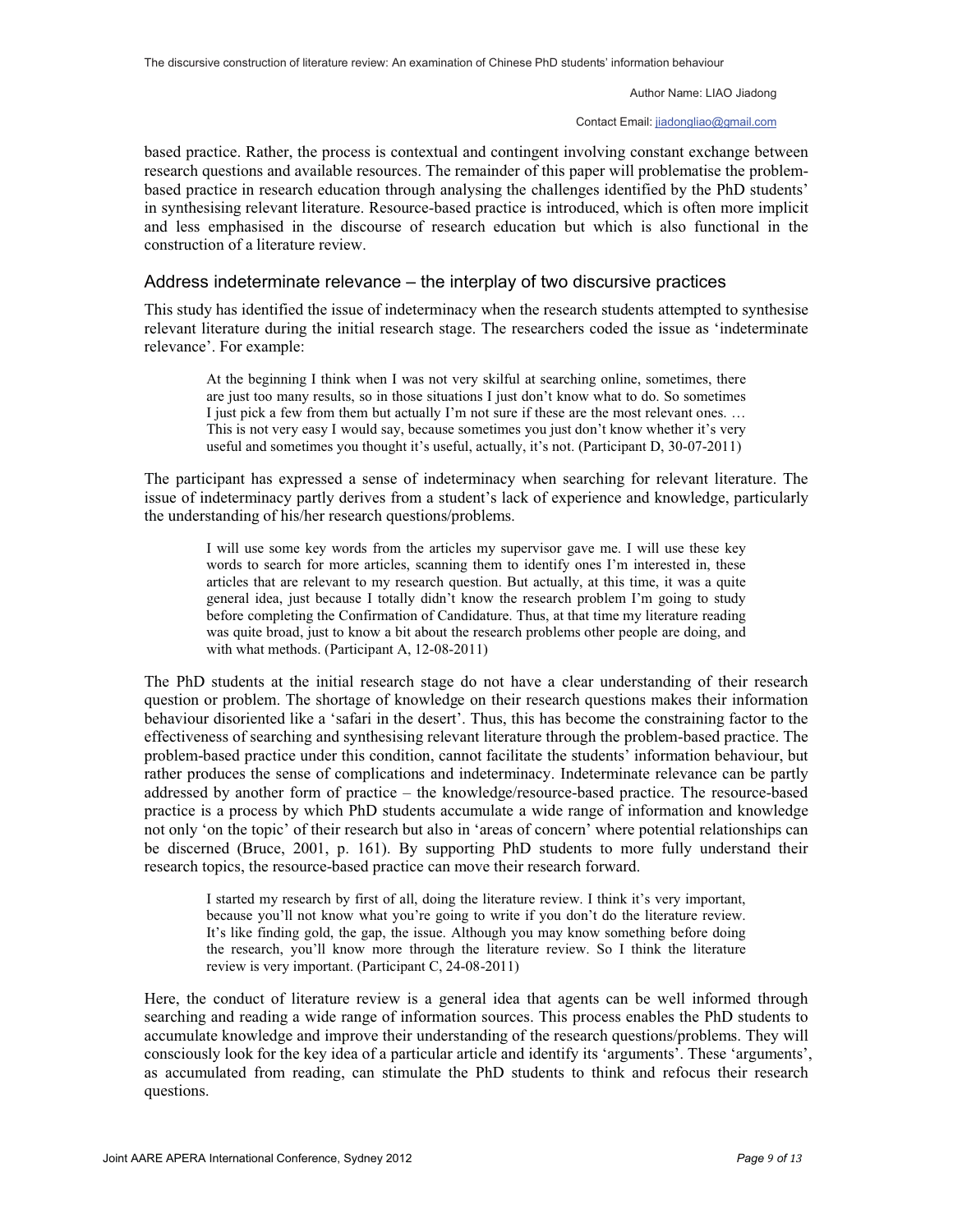Contact Email: jiadongliao@gmail.com

I find there's no time for me to do extensive reading, and I also think it not useful to read like this way. There will be a problem when you get many arguments from others but you don't have your own argument. So I decided to just look though their research methods and arguments. (Participant B, 06-08-2011)

As a result, research questions or problems can be constructed and reconstructed from students' interactions with the literature sources they have. In turn, with the emerging research questions or problems, students are more capable to reject irrelevant literature and identify relevant ones.

In the beginning, I actually have read many papers, but few of them can be used. Then you will have an idea in your later search and reading: 'these papers about that aspect are definitely not relevant to your research.' So now many of my notes stored in my computer are not quite useful. … Although many papers I came up with are not quite useful, I think as long as you got some which helped you open your mind you will know what papers you need. (Participant B, 06-08-2011)

A significant interplay between the problem-based and resource-based practices is noticed here. The two practices form a reciprocal cycle in the process of a literature review. The work of evaluating the relevance of literature sources is time consuming and requires persistence on intellectual thinking. It often involves extensive reading, note taking, and constant comparison between information sources and the research focus. The resource-based practice informs PhD students to engage large volume of literature sources. The increasing knowledge base enables PhD students to discern their research questions more clearly. Then, clearer research questions help PhD students to better distinguish ir/relevant research articles through the problem-based practice. Subsequently, information sources that are regarded as relevant will constitute the overarching structure of their literature review.

In actuality, the practice of undertaking a literature review does not end at a particular point in the research journey. It involves the constant interplay of the two forms of discursive practices which often results in a disconnection of previously established relationships between certain literature sources and a reconnection with newly found articles (Foucault, 1972).

A: I think the first group of literature located for the review is not quite useful. It is useful for the process of Confirmation of Candidature. The literature which finally appears in the thesis is found in the last two years of PhD study. This is because you will involve evidence you presented in each chapter. So at that time you can find more useful or relevant literature.

Q: So how does your supervisor think about the issue? Just reject the previous literature or something else?

A: I think he didn't say that much. Perhaps he thinks that they are all useful. But later, you know, you can't write a literature review too long. If I put all the literature together collected from the first, second, and third year, there will be 60 pages which is impossible. So you have to 'slash'. Then you'll find that the most literature you slashed are those you found in the first year. (Participant A, 12-08-2011)

The excerpt above indicates the transformation that, with the development of the research focus through evidentiary chapters, the PhD student can find more relevant literature while discarding those that were previously considered relevant and significant. This very process involves the dynamism of the PhD students' internal power and knowledge exchange in discursive practices. Power relations in this particular context cannot be seen as traditionally enacted between agents. That is, the PhD students' power evolvement is not derived from their communication with supervisors but is largely relevant to their communication with texts, namely reading a repertoire of literature sources. Through the negotiating process between literature and empirical evidence, the PhD students empowered themselves with more informed knowledge in their particular fields. Hence, they are more likely to be able to harness both the problem-based and resource-based practices for 'locating' more 'needy' literature sources. This procedure of disconnection and relocation through the discursive practices has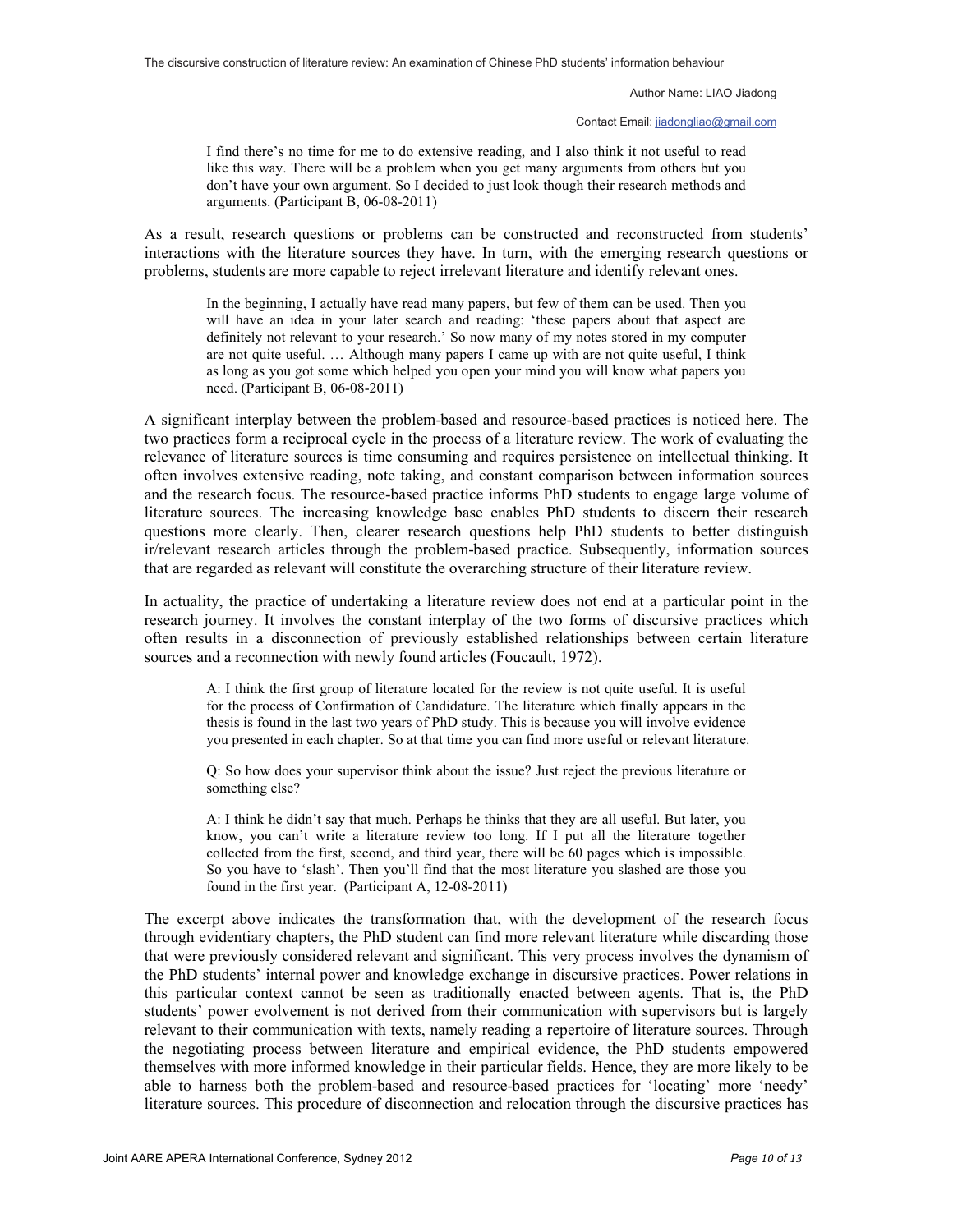Contact Email: jiadongliao@gmail.com

mobilised literature sources and their relations beyond previously accepted knowing. Olsson (2010, p. 67) expresses the similar view in considering the fluid nature of knowledge or truth:

The 'weighting' of one text more than another, involves a series of dynamic power relations. Their relations are constantly re-inventing and re-affirming themselves through the process of applying the discursive rules to examine new 'texts' and re-examine existing ones.

Hence, the process of reproducing knowledge is subject to power relations. The PhD students' rationalisation of their literature review practices manifests this point of view that they break down former chains of literature sources while establish new links by adding newly retrieved articles or introducing alternative ways of thinking.

### **Conclusion**

This paper has reported the findings of four Chinese PhD students' discursive practices in conducting literature reviews. Two forms of discursive practices – the problem-based and resource-based practices have been identified as supporting the shaping and reshaping of the PhD students' literature review. Both practices subjectivate the PhD students' ways of searching and synthesising relevant literature. Constructing a 'successful' literature review requires the agents – the PhD students – to recognise and understand the dynamism that both discursive practices are at play in the research discourse. By revealing the two discursive practices, the study may provide insights for both research educators and research students to weigh the practical consequences of the practices in constructing the information behaviour of scholarly work. The paper only reports the findings of data analysis from four participants, while supervisors' perspectives in how research students can be assisted in their literature review practices are yet to be analysed. Hence, future publications will include more comprehensive analysis from the large data set of the project.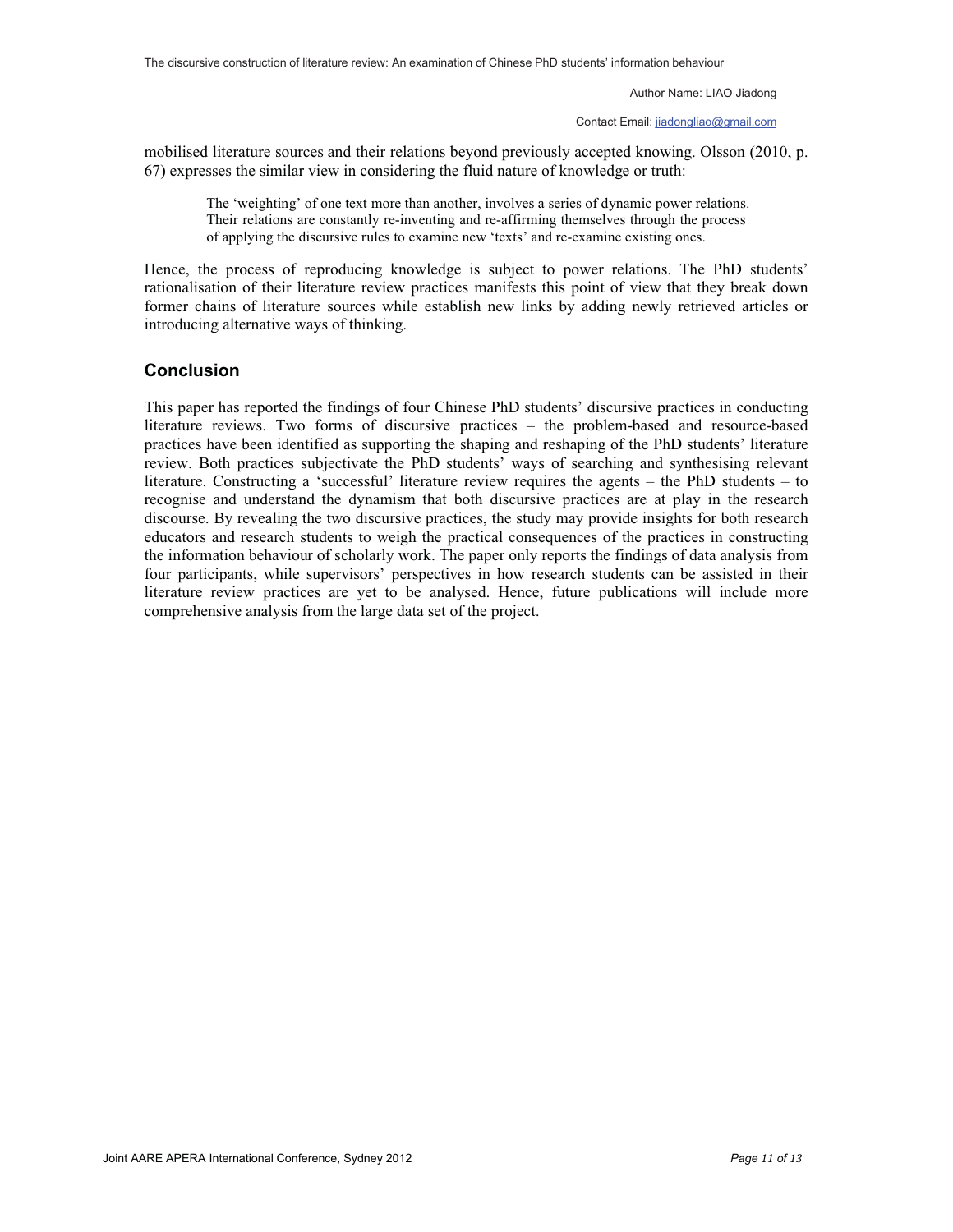Contact Email: jiadongliao@gmail.com

#### References

- Bruce, C. (2001). Interpreting the scope of their literature reviews: Significant differences in research students' concerns. *New Library World*, *102*(1163/1164), pp. 158-165.
- Foucault, M. (1972). *The archaeology of knowledge and the discourse on language*. New York: Pantheon Books.
- Foucault, M. (1978). *The history of sexuality, vol. 1: An introduction*. New York: Pantheon Books.
- Foucault, M. (1980). *Power/knowledge: Selected interviews and other writings, 1972-1977*. New York: Pantheon Books.
- Foucault, M. (1991). Politics and the study of discourse. In G. Burchell, C. Gordon, and P. Miller (Eds.)., *The Foucault effect: Studies in governmentality*. (pp. 53-72). Chicago: University of Chicago Press.
- Frohmann, B. (1994). Discourse analysis as a research method in library and information science. *Library and Information Science Research*, *16*, pp. 119-138.
- From: Martin, L.H. et al (1988) *Technologies of the Self: A Seminar with Michel Foucault*. London: Tavistock. pp.16-49.
- Gee, J. P. (2011). *An introduction to discourse analysis: Theory and method*. London: Routledge.
- Gough, D. (2007). Weight of evidence: A framework for the appraisal of the quality of relevance of evidence. *Research Papers in Education, 22*(2), pp. 213-228.
- Hillocks, G., Jr. (2005). The focus on form vs. content in teaching writing. *Research in the Teaching of English*, *40*(2), pp. 238-248.
- Holbrook, A. (2007). 'Levels' of success in the use of the literature in a doctorate. *SAJHE, 21*(8), pp. 1020-1041.
- Hussey, L. (2010). Social capital, symbolic violence, and fields of cultural production: Pierre Bourdieu and Library and Information Science. In G. J. Leckie, L. M. Given, and J. E. Buschman (Eds.)., *Critical theory for library and information science: Exploring the social from across the disciplines*. (pp. 41-51). California: Libraries Unlimited.
- Kavuluru, R., Thomas, C., Sheth, A., Chan, V., Wang, W., Smith, A. (2012). An up-to-date knowledge-based literature search and exploration framework for focused bioscience domains. *Proceedings of the 2nd ACM SIGHIT International Health Informatics Symposium*, pp. 275- 284. doi: 10.1145/2110363.2110396
- Kwan, B., Chan, H., & Lam, C. (2012). Evaluating prior scholarship in literature reviews of research articles: A comparative study of practices in two research paradigms. *English for Specific Purposes, 31*, pp. 188-201.
- Miller, L. (2008). Foucauldian constructionism. In J. F. Gubrium (Ed.)., *Handbook of constructionist research* (pp. 251-274). New York: Guilford Press.
- Nicholas, D., Huntington, P., Jamali, H., Rowlands, I., & Fieldhouse, M. (2009). Student digital information-seeking behavior in context. *Journal of Documentation*, *65*(1), pp. 106-132.
- Olsson, M. R. (2010). Michel Foucault: Discourse, power/knowledge, and the battle for truth. In G. J. Leckie, L. M. Given, and J. E. Buschman (Eds.)., *Critical theory for library and information*